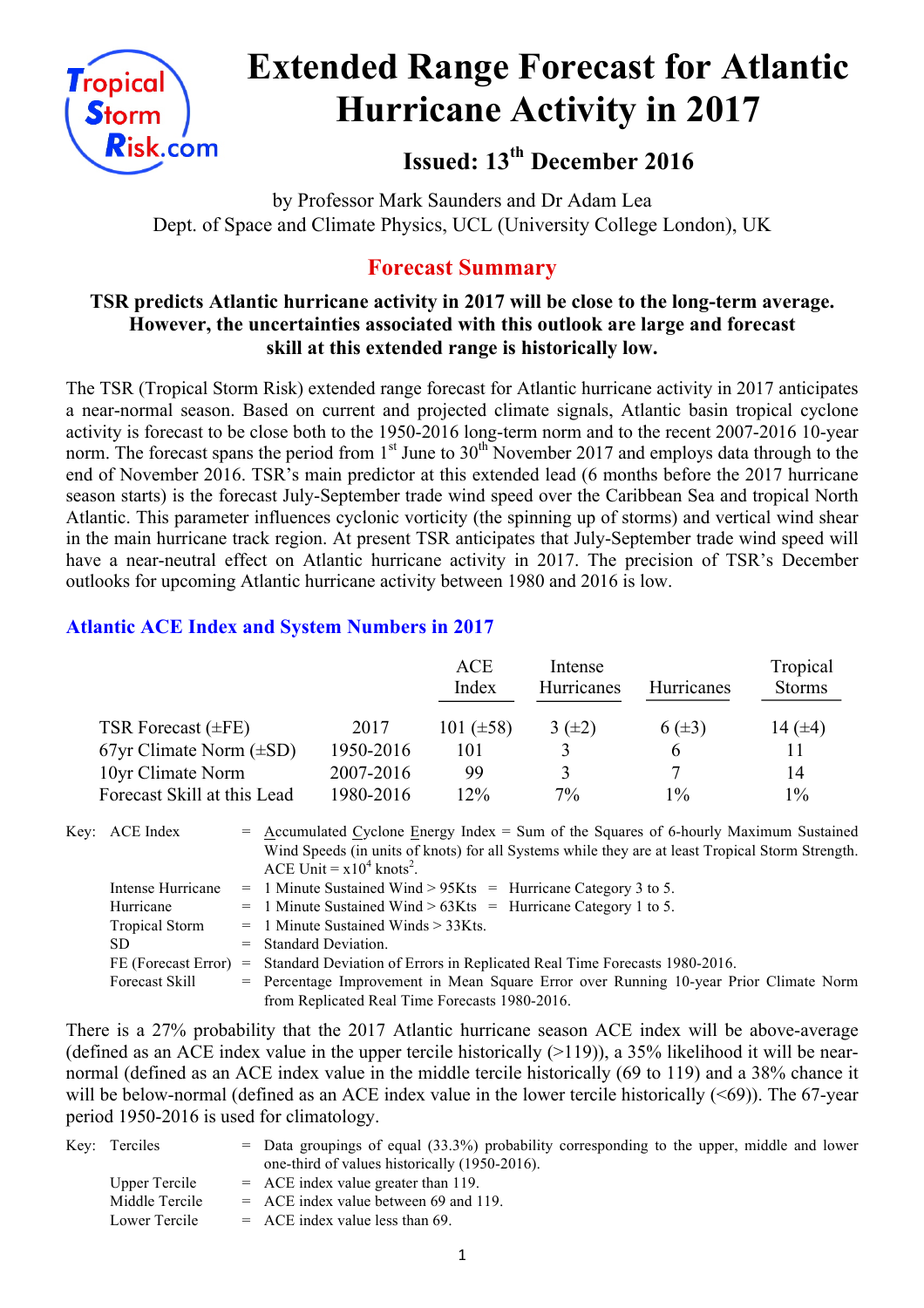#### **Methodology and Key Predictor(s) for 2017**

The TSR statistical seasonal hurricane forecast model divides the North Atlantic into three regions and employs separate forecast models for each region before summing the regional hurricane forecasts to obtain an overall forecast. For two of these three regions (tropical North Atlantic, and the Caribbean Sea and Gulf of Mexico) the forecast model pools different environmental fields involving August-September sea surface temperatures (SSTs) and July-September trade wind speed to select the environmental field or combination of fields which gives the highest replicated real-time skill for hurricane activity over the prior 10-year period. The nature of this process means that the details of the seasonal forecast model can vary subtly from year-to-year and also with lead time within the same year. Separate forecast models are employed to predict the July-September trade wind speed and to predict the August-September SSTs. Finally bias corrections are employed for each predictand based on the forecast model performance for that predictand over the prior 10 years.

The main factor underpinning the TSR forecast for 2017 hurricane activity being close to the long term norm is the anticipated near-neutral effect of the July-September 2017 forecast trade wind at 925mb height over the Caribbean Sea and tropical North Atlantic region  $(7.5^{\circ}N - 17.5^{\circ}N, 100^{\circ}W - 30^{\circ}W)$ . The current forecast for this predictor is  $0.24 \pm 0.89$  ms<sup>-1</sup> weaker than normal (1980-2016 climatology). The July-September 2017 trade wind prediction uses the current expectation of neutral ENSO conditions in July-September 2017 as forecast by the consensus of dynamical and statistical model ENSO outlooks (*http://iri.columbia.edu/climate/ENSO/currentinfo/SST\_table-.html*) provided by the International Research Institute for Climate and Society. However, it should be stressed that uncertainties in the forecast July-September 2017 trade wind speed are large due to the large uncertainties in ENSO and in North Atlantic and Caribbean Sea SSTs at this extended range.

#### **Precision of Seasonal Hurricane Forecasts 2003-2016**

The figure below displays the seasonal forecast skill for North Atlantic hurricane activity for the 14-year period between 2003 and 2016. This assessment uses the seasonal forecast values issued publicly in realtime by the three forecast centres TSR, NOAA (National Oceanic and Atmospheric Administration) and CSU (Colorado State University). Skill is assessed as a function of lead time for two measures of seasonal hurricane activity: ACE and basin hurricane numbers.